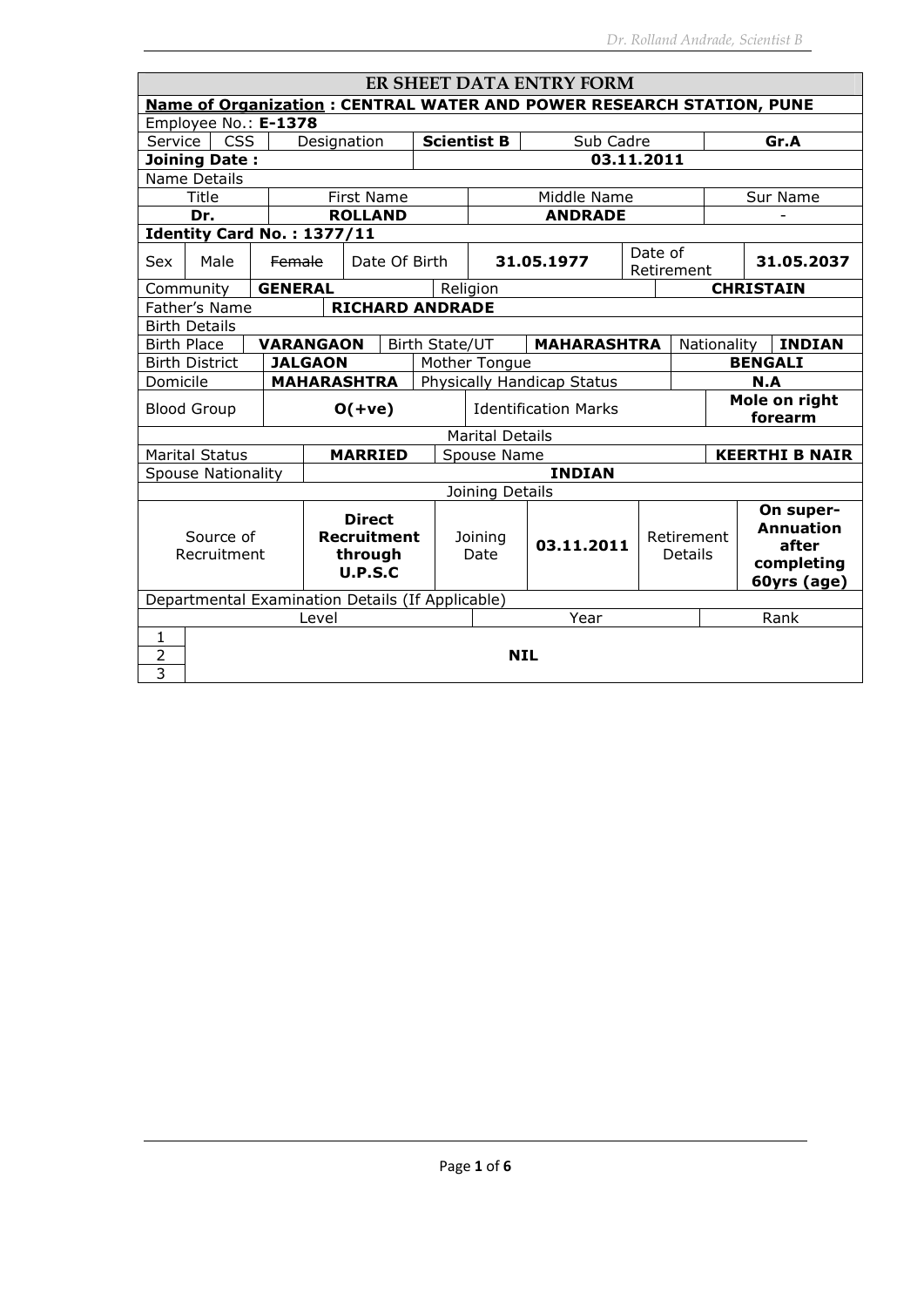| Remarks (if any)       |                |      |       |       |
|------------------------|----------------|------|-------|-------|
|                        | Language known | Read | Write | Speak |
| Indian Languages Known |                |      |       |       |
|                        | Hindi          |      |       |       |
| ว                      | Bengali        |      |       |       |
| 3.                     | Tamil          |      |       |       |
| -4.                    | Telugu         |      |       |       |
| 5.                     | Malayalam      |      |       |       |
| Foreign Languages      |                |      |       |       |
|                        | English        |      |       |       |
| 2.                     | French         |      |       |       |

Details of deputation (if applicable)

| Name of the Office | Post held at that     | Name of post                | Period of deputation |      |  |
|--------------------|-----------------------|-----------------------------|----------------------|------|--|
|                    | time in parent office | (selected for<br>deputation | Since                | From |  |
|                    | <b>NIL</b>            |                             |                      |      |  |

Details of Foreign Visit

| SI.<br>No. | Place of Visit | Date of<br>visit | Post held at<br>that time | Whether it<br>is a<br>personal or<br>official visit | Details of visit |
|------------|----------------|------------------|---------------------------|-----------------------------------------------------|------------------|
|            |                |                  |                           |                                                     |                  |

## Transfer/Posting Detail (if applicable)

| Place                                                                         | Period of posting |                           |  |  |  |  |
|-------------------------------------------------------------------------------|-------------------|---------------------------|--|--|--|--|
|                                                                               | Since             | From                      |  |  |  |  |
| <b>National Geophysical</b><br><b>Research Institute,</b><br>Hyderabad-500007 | 26.08.2005        | 31.10.2011                |  |  |  |  |
| <b>Central Water &amp; Power</b><br><b>Research Station, Pune-</b><br>411024  | 3.11.2011         | <b>Continuing service</b> |  |  |  |  |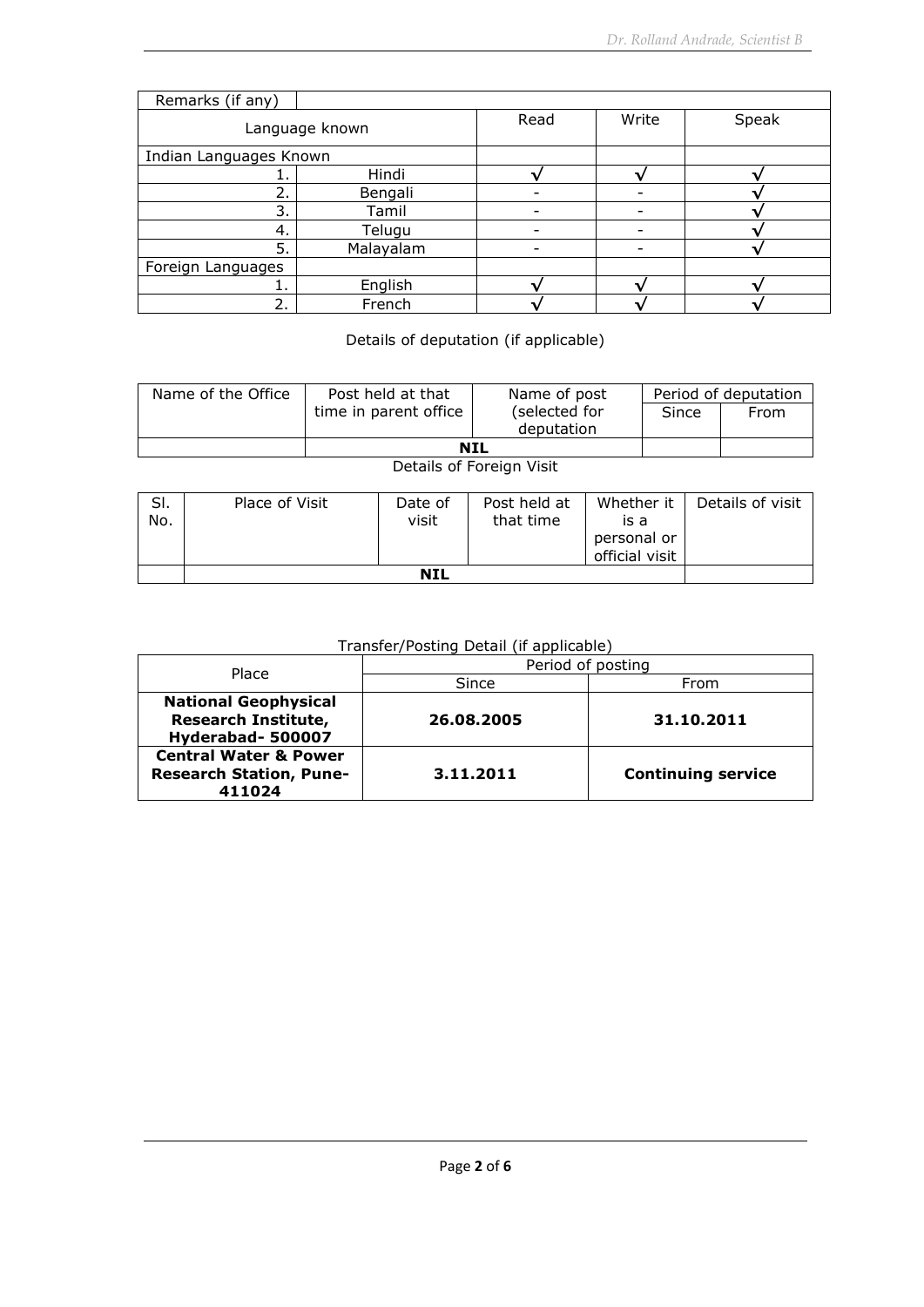| QUALIFICATION (Use extra photocopy sheets for multi qualifications, experience, training, awards details) |                           |                                           |                               |                         |                               |  |  |  |  |
|-----------------------------------------------------------------------------------------------------------|---------------------------|-------------------------------------------|-------------------------------|-------------------------|-------------------------------|--|--|--|--|
| Qualification                                                                                             |                           | Discipline                                |                               | Specialization 1        |                               |  |  |  |  |
| Ph.D                                                                                                      |                           | <b>GEOLOGY</b>                            |                               |                         | Hydrogeology                  |  |  |  |  |
| Year                                                                                                      |                           | Division                                  | <b>CGPA</b>                   |                         | Specialization 2              |  |  |  |  |
| 2009                                                                                                      |                           | <b>NA</b>                                 | <b>NA</b>                     |                         | <b>Groundwater Geophysics</b> |  |  |  |  |
| Institution                                                                                               |                           | University                                | Place                         |                         | Country                       |  |  |  |  |
| <b>Department of</b><br>Geology                                                                           |                           | <b>Osmania University</b>                 | Hyderabad                     |                         | <b>INDIA</b>                  |  |  |  |  |
| Qualification                                                                                             |                           | Discipline                                |                               |                         | Specialization 1              |  |  |  |  |
| <b>M.Sc Tech</b>                                                                                          |                           | <b>MARINE GEOPHYSICS</b>                  |                               |                         | <b>Geophysics</b>             |  |  |  |  |
| Year                                                                                                      |                           | <b>Division</b>                           | <b>CGPA</b>                   |                         | Specialization 2              |  |  |  |  |
| 2001                                                                                                      |                           | <b>First</b>                              | 74%                           |                         | <b>Exploration Seismology</b> |  |  |  |  |
| Institution                                                                                               |                           | University                                | Place                         |                         | Country                       |  |  |  |  |
| <b>School of</b>                                                                                          |                           | <b>Cochin University of</b>               |                               |                         |                               |  |  |  |  |
| <b>Marine Sciences</b>                                                                                    |                           | <b>Science &amp;</b>                      | Cochin                        |                         | <b>INDIA</b>                  |  |  |  |  |
|                                                                                                           |                           | <b>Technology</b>                         |                               |                         |                               |  |  |  |  |
| Qualification                                                                                             |                           | Discipline                                |                               |                         | Specialization 1              |  |  |  |  |
| <b>B.Sc</b>                                                                                               |                           | <b>GEOLOGY</b>                            |                               |                         | Geology                       |  |  |  |  |
| Year                                                                                                      |                           | Division                                  | <b>CGPA</b>                   |                         | Specialization 2              |  |  |  |  |
| 1997                                                                                                      |                           | <b>First</b>                              | 77%                           |                         | N.A                           |  |  |  |  |
| Institution                                                                                               |                           | University                                | Place                         |                         | Country                       |  |  |  |  |
| <b>National College</b>                                                                                   |                           | <b>Bharathidasan</b><br><b>University</b> | <b>Trichy</b>                 |                         | <b>INDIA</b>                  |  |  |  |  |
| <b>EXPERIENCE</b>                                                                                         |                           |                                           |                               |                         |                               |  |  |  |  |
| Type of Posting                                                                                           |                           | Level                                     |                               |                         |                               |  |  |  |  |
| <b>Temporary</b>                                                                                          |                           | N.A                                       |                               |                         |                               |  |  |  |  |
| Designation                                                                                               |                           |                                           |                               | <b>Present Position</b> |                               |  |  |  |  |
| <b>Project Fellow</b>                                                                                     |                           | <b>Scientist B</b>                        |                               |                         |                               |  |  |  |  |
| Ministry                                                                                                  |                           | Department                                |                               |                         |                               |  |  |  |  |
| Earth Sciences (C.S.I.R)                                                                                  |                           | Groundwater Replenishment                 |                               |                         |                               |  |  |  |  |
| Office                                                                                                    |                           | Place                                     |                               |                         |                               |  |  |  |  |
| <b>National Geophysical</b>                                                                               |                           | <b>Hyderabad</b>                          |                               |                         |                               |  |  |  |  |
| <b>Research Institute</b>                                                                                 |                           |                                           |                               |                         |                               |  |  |  |  |
|                                                                                                           | <b>Experience Subject</b> |                                           |                               |                         | Period of Posting             |  |  |  |  |
| Major                                                                                                     |                           |                                           | Minor                         | From                    | To                            |  |  |  |  |
| Hydrogeology                                                                                              |                           |                                           | <b>Groundwater Geophysics</b> | <b>Aug 2002</b>         | <b>Mar 2005</b>               |  |  |  |  |
| <b>Type of Posting</b>                                                                                    |                           | Level                                     |                               |                         |                               |  |  |  |  |
| <b>Temporary</b>                                                                                          |                           | N.A                                       |                               |                         |                               |  |  |  |  |
| Designation                                                                                               |                           | <b>Present Position</b>                   |                               |                         |                               |  |  |  |  |
| <b>Senior Research Fellow</b>                                                                             |                           | <b>Scientist B</b>                        |                               |                         |                               |  |  |  |  |
| Ministry                                                                                                  |                           | Department                                |                               |                         |                               |  |  |  |  |
| Earth Sciences (C.S.I.R)<br>Office                                                                        |                           | <b>Groundwater Replenishment</b><br>Place |                               |                         |                               |  |  |  |  |
| <b>National Geophysical</b><br><b>Research Institute</b>                                                  |                           | <b>Hyderabad</b>                          |                               |                         |                               |  |  |  |  |
|                                                                                                           | <b>Experience Subject</b> |                                           |                               |                         | Period of Posting             |  |  |  |  |
| Major                                                                                                     |                           |                                           | Minor                         | From                    | To                            |  |  |  |  |
| Hydrogeology                                                                                              |                           |                                           | <b>Groundwater Geophysics</b> | <b>April 2005</b>       | Aug 2005                      |  |  |  |  |
| Type of Posting                                                                                           |                           | Level                                     |                               |                         |                               |  |  |  |  |
| <b>Permanent</b>                                                                                          |                           | Gr. B                                     |                               |                         |                               |  |  |  |  |
| Designation                                                                                               |                           | <b>Present Position</b>                   |                               |                         |                               |  |  |  |  |
| <b>Technical Assistant</b>                                                                                |                           | <b>Scientist B</b>                        |                               |                         |                               |  |  |  |  |
| Ministry                                                                                                  |                           | Department                                |                               |                         |                               |  |  |  |  |
| Earth Sciences (C.S.I.R)                                                                                  |                           | <b>Groundwater Replenishment</b>          |                               |                         |                               |  |  |  |  |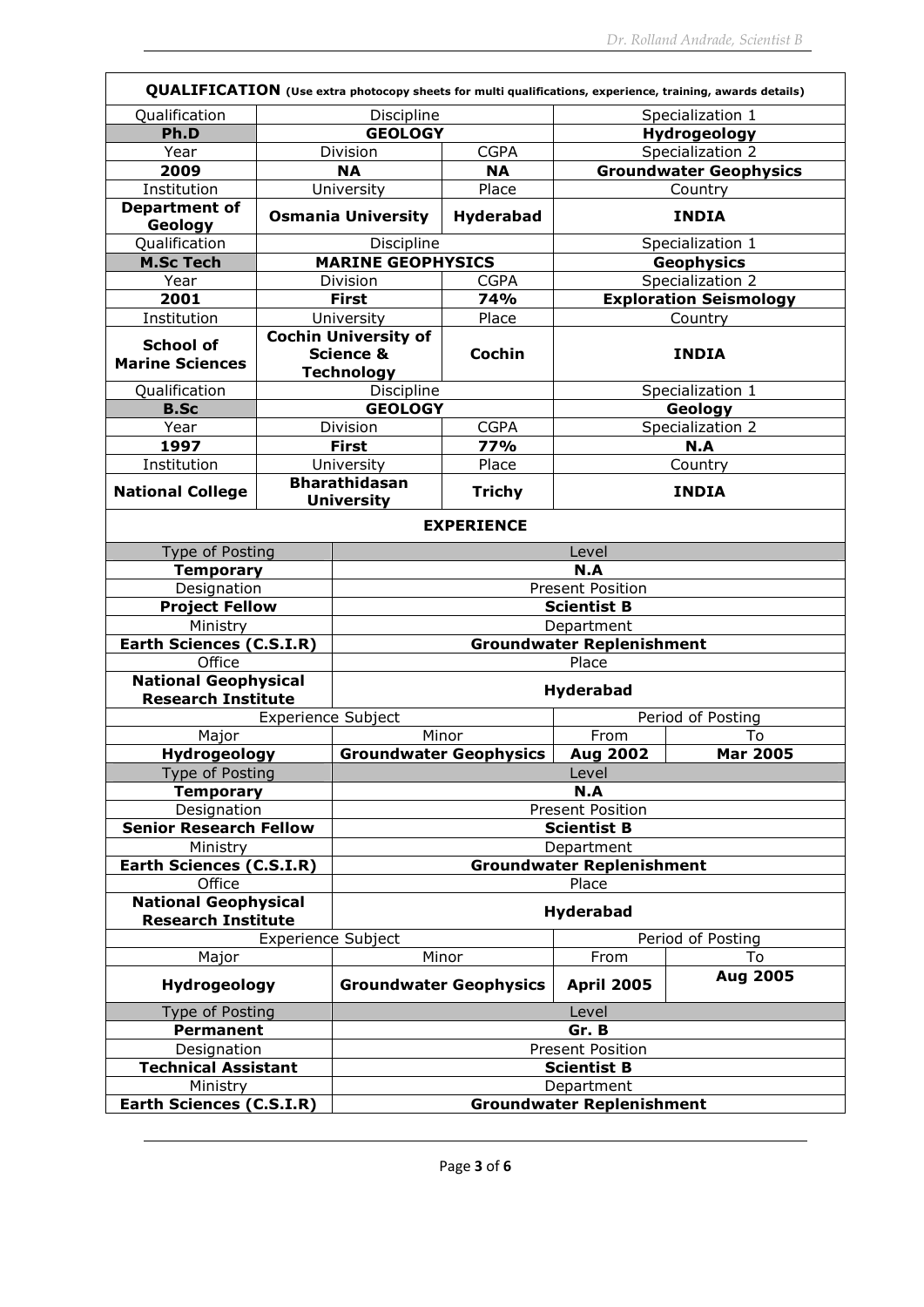| Office                                                                       |                                                     | Place                                     |                                                                      |                               |                                                                                               |                                    |                                  |  |  |
|------------------------------------------------------------------------------|-----------------------------------------------------|-------------------------------------------|----------------------------------------------------------------------|-------------------------------|-----------------------------------------------------------------------------------------------|------------------------------------|----------------------------------|--|--|
| <b>National Geophysical</b><br><b>Research Institute</b>                     |                                                     | Hyderabad                                 |                                                                      |                               |                                                                                               |                                    |                                  |  |  |
|                                                                              | Experience Subject                                  |                                           |                                                                      |                               |                                                                                               |                                    | Period of Posting                |  |  |
| Major                                                                        |                                                     |                                           | Minor                                                                |                               | From                                                                                          |                                    | To                               |  |  |
| Hydrogeology                                                                 |                                                     |                                           | <b>Water Harvesting</b>                                              |                               | Aug 2005                                                                                      |                                    | <b>Oct 2011</b>                  |  |  |
| Type of Posting<br><b>Permanent</b>                                          |                                                     |                                           |                                                                      |                               | Level<br>Gr. A                                                                                |                                    |                                  |  |  |
| Designation                                                                  |                                                     |                                           |                                                                      |                               | <b>Present Position</b>                                                                       |                                    |                                  |  |  |
| <b>Research Officer</b>                                                      |                                                     |                                           |                                                                      |                               | <b>Scientist B</b>                                                                            |                                    |                                  |  |  |
| Ministry                                                                     |                                                     |                                           |                                                                      |                               | Department                                                                                    |                                    |                                  |  |  |
| <b>Water Resources River</b><br><b>Engineering and Ganga</b><br>Rejuvenation |                                                     |                                           |                                                                      |                               | <b>Isotope Hydrology</b>                                                                      |                                    |                                  |  |  |
| Office                                                                       |                                                     |                                           |                                                                      |                               | Place                                                                                         |                                    |                                  |  |  |
| <b>Central Water &amp; Power</b><br><b>Research Station</b>                  |                                                     |                                           |                                                                      |                               | <b>Pune</b>                                                                                   |                                    |                                  |  |  |
|                                                                              | <b>Experience Subject</b>                           |                                           |                                                                      |                               | Posting                                                                                       | Period of                          |                                  |  |  |
| Major                                                                        |                                                     |                                           | Minor                                                                |                               | From                                                                                          |                                    | To                               |  |  |
| Hydrogeology                                                                 |                                                     | <b>Borehole logging &amp;</b>             | <b>Tracer Studies</b>                                                |                               | <b>Nov 2011</b>                                                                               |                                    | Cont                             |  |  |
|                                                                              |                                                     |                                           |                                                                      |                               | Note:-Refer the Annexure to fill above Major, Minor Subjects and below given training subject |                                    |                                  |  |  |
| <b>TRAINING</b>                                                              |                                                     |                                           |                                                                      |                               |                                                                                               |                                    |                                  |  |  |
| <b>Training Year</b>                                                         |                                                     | <b>Training Name</b>                      |                                                                      |                               |                                                                                               |                                    | <b>Training Subject</b>          |  |  |
| 2001                                                                         | <b>Expedition(No.165)</b>                           | <b>Multidisciplinary</b><br>Oceanographic | <b>Marine Geophysics</b>                                             |                               |                                                                                               |                                    |                                  |  |  |
| Level                                                                        | Institute Name, Place                               |                                           |                                                                      | <b>Field Visit</b><br>Country | Field Visit Place (within India)                                                              |                                    |                                  |  |  |
|                                                                              | N.I.O, Goa                                          |                                           |                                                                      |                               |                                                                                               | <b>Central Indian Ridge System</b> |                                  |  |  |
| Sponsoring                                                                   |                                                     | Period of Training                        |                                                                      |                               | Duration                                                                                      | Result                             |                                  |  |  |
| Authority                                                                    | From                                                | To                                        |                                                                      |                               | in Weeks)                                                                                     | √                                  | Qualified                        |  |  |
| N.I.O, Goa                                                                   | $28th$ May<br>2001                                  | $2nd$ July 2001                           |                                                                      | $\sim$ 5                      |                                                                                               | Not Qualified                      |                                  |  |  |
| <b>Training Year</b>                                                         |                                                     | <b>Training Name</b>                      |                                                                      |                               |                                                                                               |                                    | <b>Training Subject</b>          |  |  |
| 2007                                                                         |                                                     | <b>Modeling</b>                           | <b>Applied Groundwater Flow&amp;</b><br><b>Contaminant Transport</b> |                               |                                                                                               |                                    | Hydrogeology                     |  |  |
| Level                                                                        | Institute Name, Place                               |                                           |                                                                      | <b>Field Visit</b><br>Country | Field Visit Place (within India)                                                              |                                    |                                  |  |  |
|                                                                              | <b>Schlumberger Water</b><br><b>Services</b>        |                                           |                                                                      |                               |                                                                                               | Hyderabad, Andhra Pradesh          |                                  |  |  |
| Sponsoring                                                                   |                                                     | Period of Training                        |                                                                      |                               | Duration                                                                                      |                                    | Result                           |  |  |
| Authority                                                                    | From<br>To                                          |                                           |                                                                      |                               | in Weeks)                                                                                     | $\checkmark$                       | Qualified                        |  |  |
| N.G.R.I,<br><b>Hyderabad</b>                                                 | 6 <sup>th</sup> Nov<br>2007                         | 8 <sup>th</sup> Nov 2007                  |                                                                      |                               | 2 Days                                                                                        | -                                  | Not Qualified                    |  |  |
| <b>Training Year</b>                                                         |                                                     | <b>Training Name</b>                      |                                                                      |                               |                                                                                               |                                    | <b>Training Subject</b>          |  |  |
| 2010                                                                         | <b>Resources Management</b>                         | <b>RS &amp; GIS in Water</b>              |                                                                      |                               |                                                                                               | <b>Remote Sensing</b>              |                                  |  |  |
| Level                                                                        | Institute Name, Place                               |                                           |                                                                      | <b>Field Visit</b><br>Country |                                                                                               |                                    | Field Visit Place (within India) |  |  |
|                                                                              | <b>Indian Institute of</b><br><b>Remote Sensing</b> |                                           |                                                                      |                               |                                                                                               |                                    | Dehradun, Uttarakhand            |  |  |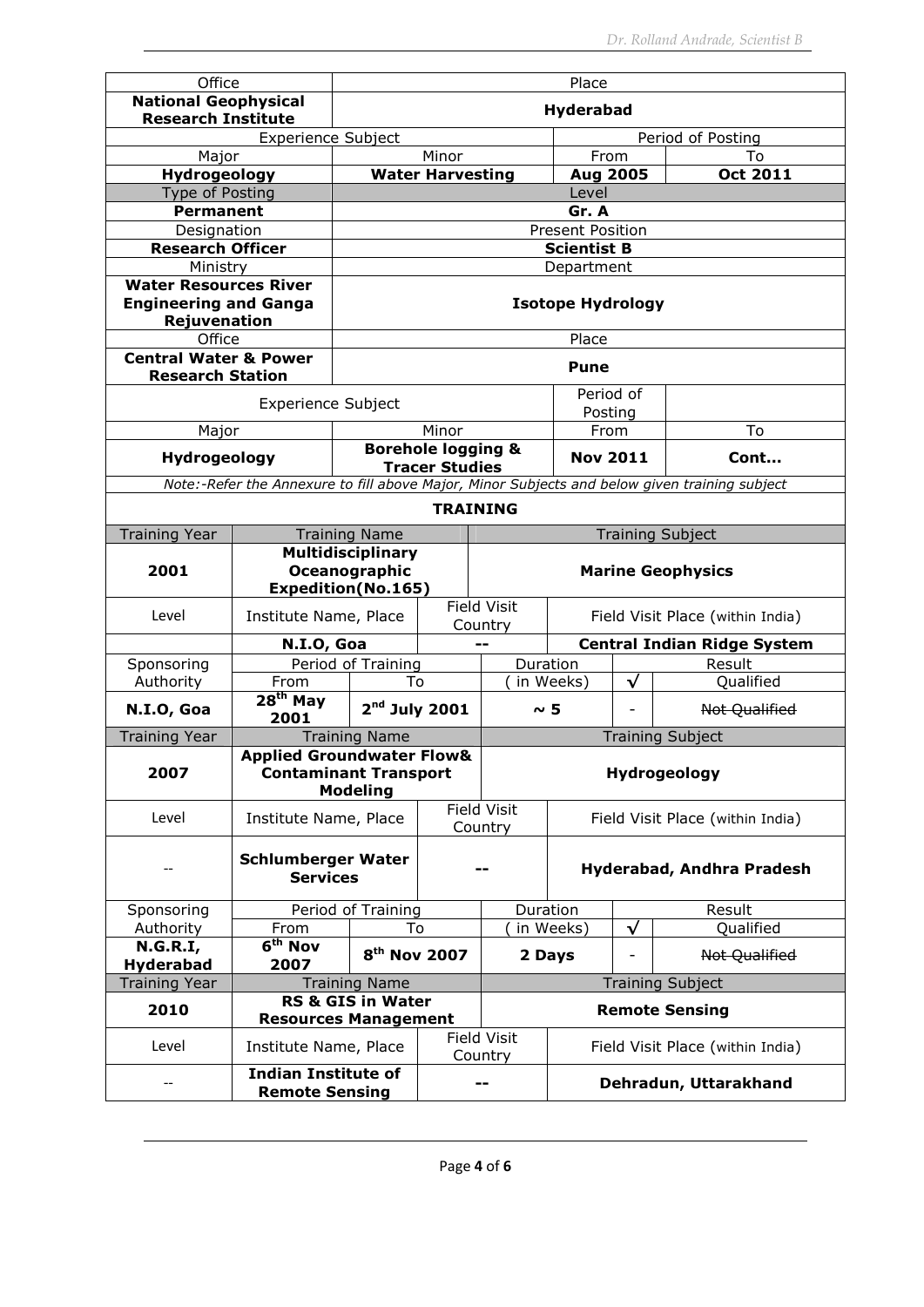| Sponsoring                          |                         |                               |                                      | Period of Training                |                         | Duration                        |                                                     |                       | Result                                                             |  |
|-------------------------------------|-------------------------|-------------------------------|--------------------------------------|-----------------------------------|-------------------------|---------------------------------|-----------------------------------------------------|-----------------------|--------------------------------------------------------------------|--|
| Authority                           |                         | From                          |                                      | To                                |                         | in Weeks)                       |                                                     | √                     | Qualified                                                          |  |
| <b>N.G.R.I,</b><br><b>Hyderabad</b> |                         | 27 <sup>th</sup> Sept<br>2010 |                                      | $21^{st}$ Jan 2011                |                         | 20                              |                                                     | $\overline{a}$        | Not Qualified                                                      |  |
|                                     |                         |                               |                                      |                                   | <b>AWARDS</b>           |                                 |                                                     |                       |                                                                    |  |
|                                     | Type of Activity:       |                               |                                      | $\checkmark$<br>Academic          |                         |                                 |                                                     |                       | Non Academic                                                       |  |
|                                     | <b>Activity Area</b>    |                               |                                      | <b>Activity Subject</b>           |                         |                                 |                                                     |                       | <b>Activity Title</b>                                              |  |
|                                     | <b>B.Sc Degree</b>      |                               |                                      |                                   | <b>GEOLOGY</b>          |                                 |                                                     |                       | <b>Silver Medal</b>                                                |  |
| Day                                 | Month                   | Year                          |                                      |                                   | Activity                | <b>Description/Remarks</b>      |                                                     | Level                 |                                                                    |  |
| 01                                  | 12                      | 1997                          |                                      |                                   |                         | University 2 <sup>nd</sup> Rank |                                                     |                       |                                                                    |  |
|                                     | Type of Activity:       |                               |                                      |                                   |                         | Academic                        |                                                     |                       | Non Academic                                                       |  |
|                                     | <b>Activity Area</b>    |                               |                                      |                                   | Activity Subject        |                                 |                                                     |                       | <b>Activity Title</b>                                              |  |
|                                     |                         | <b>M.Sc (Tech) Degree</b>     |                                      |                                   |                         | <b>Marine Geophysics</b>        |                                                     |                       | <b>RANK Certificate</b>                                            |  |
| Day                                 | Month                   | Year                          |                                      |                                   | Activity                | <b>Description/Remarks</b>      |                                                     |                       | Level                                                              |  |
| 24                                  | 07                      | 2001                          |                                      |                                   |                         | <b>University 1st Rank</b>      |                                                     |                       |                                                                    |  |
|                                     | Type of Activity:       |                               |                                      |                                   |                         | Academic                        | $\checkmark$                                        |                       | Non Academic                                                       |  |
|                                     | <b>Activity Area</b>    |                               |                                      |                                   | <b>Activity Subject</b> |                                 |                                                     |                       | <b>Activity Title</b>                                              |  |
| <b>Designation</b>                  |                         |                               |                                      |                                   |                         |                                 | <b>C.S.I.R Fellowship</b>                           |                       |                                                                    |  |
|                                     |                         |                               |                                      | Activity                          |                         |                                 | Level                                               |                       |                                                                    |  |
| Day                                 | Month                   | Year                          |                                      | <b>Description/Remarks</b>        |                         |                                 |                                                     |                       |                                                                    |  |
| 04<br>2005<br>12                    |                         |                               | <b>Senior Research</b><br>fellowship |                                   |                         |                                 |                                                     |                       |                                                                    |  |
|                                     | Type of Activity:       |                               |                                      | $\checkmark$                      |                         | Academic                        |                                                     |                       | Non Academic                                                       |  |
|                                     | <b>Activity Area</b>    |                               |                                      |                                   | <b>Activity Subject</b> |                                 |                                                     |                       | <b>Activity Title</b>                                              |  |
|                                     | <b>S.P.G Conference</b> |                               |                                      | <b>Geophysics</b>                 |                         |                                 |                                                     |                       | <b>Best Technical Paper</b>                                        |  |
|                                     |                         |                               |                                      | Activity                          |                         |                                 |                                                     |                       |                                                                    |  |
| Day                                 | Month                   | Year                          |                                      |                                   |                         | Description/Remarks             |                                                     |                       | Level                                                              |  |
| 17                                  | 01                      | 2004                          |                                      |                                   |                         | <b>SPG Gold Medal Award</b>     |                                                     |                       |                                                                    |  |
|                                     | Type of Activity:       |                               |                                      |                                   |                         | Academic                        | √                                                   |                       | Non Academic                                                       |  |
|                                     | <b>Activity Area</b>    |                               |                                      | <b>Activity Subject</b>           |                         |                                 |                                                     |                       | <b>Activity Title</b>                                              |  |
|                                     |                         | <b>National Productivity</b>  |                                      | <b>Essay Competition</b>          |                         |                                 | <b>Productivity in Institute</b><br><b>Building</b> |                       |                                                                    |  |
|                                     |                         |                               |                                      | Activity                          |                         |                                 | Level                                               |                       |                                                                    |  |
| Day                                 | Month                   | Year                          |                                      | Description/Remarks               |                         |                                 |                                                     |                       |                                                                    |  |
| 18                                  | 02                      | 2014                          |                                      | 1 <sup>st</sup> Prize Certificate |                         |                                 |                                                     |                       |                                                                    |  |
|                                     |                         |                               |                                      |                                   | <b>PUBLICATIONS</b>     |                                 |                                                     |                       |                                                                    |  |
|                                     | Type of Activity:       |                               |                                      | $\checkmark$                      |                         | Academic                        |                                                     |                       | Non Academic                                                       |  |
|                                     | <b>Activity Area</b>    |                               |                                      |                                   | <b>Activity Subject</b> |                                 |                                                     | <b>Activity Title</b> |                                                                    |  |
| <b>Publications</b>                 |                         |                               |                                      |                                   |                         | <b>Hydrogeology/Geology</b>     |                                                     |                       | Journals, Conferences,<br><b>Technical Reports &amp; Technical</b> |  |
|                                     |                         |                               |                                      |                                   | /Geophysics             |                                 |                                                     |                       | <b>Memorandum</b>                                                  |  |
| Day                                 | Month                   | Year                          |                                      | Activity<br>Description/Remarks   |                         |                                 |                                                     | Level                 |                                                                    |  |
|                                     |                         |                               |                                      |                                   |                         | (18) Journal Papers,            |                                                     |                       |                                                                    |  |
|                                     |                         |                               |                                      |                                   | (14) conference         |                                 |                                                     |                       |                                                                    |  |
|                                     | 2001 - 2014             |                               |                                      |                                   |                         | papers, (16) Technical          |                                                     |                       |                                                                    |  |
|                                     |                         |                               |                                      |                                   | Reports & (2)           |                                 |                                                     |                       |                                                                    |  |
|                                     |                         |                               |                                      |                                   | <b>Technical</b>        |                                 |                                                     |                       |                                                                    |  |
|                                     |                         |                               |                                      | <b>Memorandum</b>                 |                         |                                 |                                                     |                       |                                                                    |  |